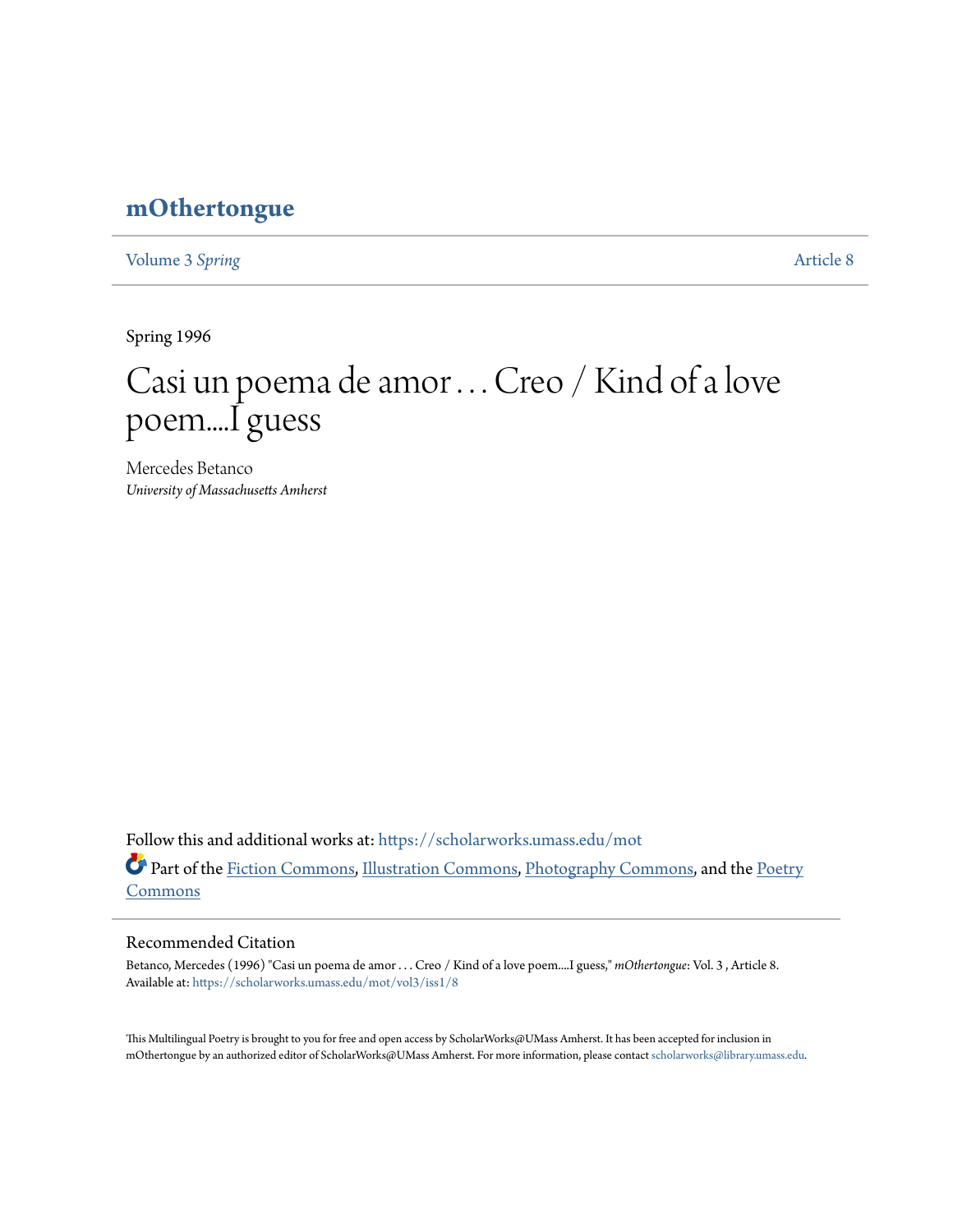### Kind of a love poem....I guess

While <sup>I</sup> taste the bitterness of this sweet coffee — <sup>I</sup> can't stop thinking about the sweetness of your lips that I've never kissed.

These cold winter mornings won't let me live without wanting your Caribbean lecho

And all the hours that I've wasted in dreaming of being the owner of your memories make me feel like an aging flower.

This strange sensation of sadness that invades my roots is only the reflection of my soul It reminds me that in feeling this way — I've already won because feeling this way let's me know I'm alive and even if it hurts like the heaviest tear in the world it doesn't matter anymore because <sup>I</sup> just saw you two minutes ago and that is enough to make me happy.